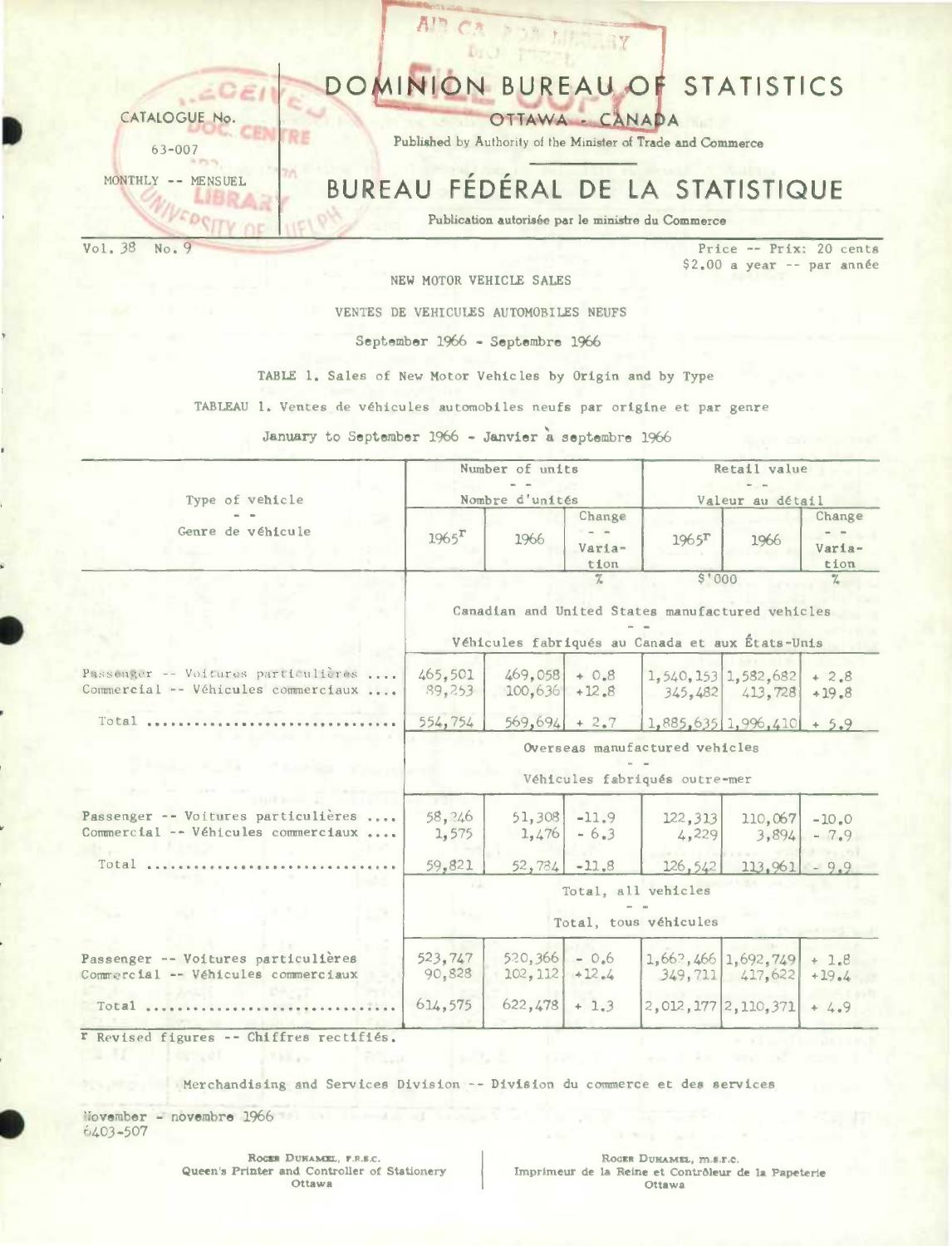### TABLE 2. Sales of New Motor Vehicles by Type and by Province

I

**e** 

## September 1966

### TABLEAU 2. Ventes de véhicules automobiles neufs, par genre et par provinc

Septembre 1966

| Province                                         | Passenger<br>Voitures<br>particulières                                            |         | Commercial<br>Véhicules<br>commerciaux |       | Total               |        |  |
|--------------------------------------------------|-----------------------------------------------------------------------------------|---------|----------------------------------------|-------|---------------------|--------|--|
| <b>SCHOT</b>                                     | $1965$ <sup>r</sup>                                                               | 1966    | 1965                                   | 1966  | $1965$ <sup>r</sup> | 1966   |  |
|                                                  | Number of new motor vehicles sold<br>Nombre de véhicules automobiles neufs vendus |         |                                        |       |                     |        |  |
| Newfoundland --                                  |                                                                                   |         |                                        |       |                     |        |  |
| Terre-Neuve                                      | 659                                                                               | 712     | 176                                    | 178   | 835                 | 890    |  |
| Prince Edward Island --<br>Ile du-Prince-Édouard | 191                                                                               | 139     | 38                                     | 39    | 229                 |        |  |
| Nova Scotia --                                   |                                                                                   |         |                                        |       |                     | 178    |  |
| Nouvelle-Ecosse                                  | 1,130                                                                             | 1,292   | 240                                    | 266   | 1,370               | 1,558  |  |
| New Brunswick --                                 |                                                                                   |         |                                        |       |                     |        |  |
| Nouveau-Brunswick                                | 959                                                                               | 948     | 189                                    | 172   | 1,148               | 1,120  |  |
| Québec                                           | 9,543                                                                             | 11,883  | 1,352                                  | 1,519 | 10,895              | 13,402 |  |
| Ontario                                          | 14,684                                                                            | 17,181  | 1,776                                  | 2,356 | 16,460              | 19,537 |  |
| Manitoba                                         | 1,350                                                                             | 2,176   | 272                                    | 363   | 1,622               | 2,539  |  |
| Saskatchewan                                     | 1,654                                                                             | 2,275   | 701                                    | 836   | 2,355               | 3,111  |  |
| Alberta                                          | 2,814                                                                             | 3,615   | 885                                    | 1,365 | 3,699               | 4,980  |  |
| British Columbia --                              |                                                                                   |         |                                        |       |                     |        |  |
| Colombie-Britannique(1)                          | 3,943                                                                             | 4.266   | 892                                    | 1,012 | 4,835               | 5,278  |  |
| Canada                                           | 36,927                                                                            | 44, 487 | 6,521                                  | 8,106 | 43,448              | 52,593 |  |

Valeur au detail des véhicules automobiles neufs vendus

|                             | \$'000 -- milliers de dollars |         |        |        |         |         |  |  |  |  |
|-----------------------------|-------------------------------|---------|--------|--------|---------|---------|--|--|--|--|
| Newfound land $-$ -         |                               |         |        |        |         |         |  |  |  |  |
| Terre-Neuve                 | 1,884                         | 2,195   | 598    | 754    | 2,482   | 2,949   |  |  |  |  |
| Prince Edward Island --     |                               |         |        |        |         |         |  |  |  |  |
| Île du-Prince-Édouard       | 555                           | 405     | 122    | 127    | 677     | 532     |  |  |  |  |
| Nova Scotia --              |                               |         |        |        |         |         |  |  |  |  |
| Nouvelle-Écosse             | 3,235                         | 3,983   | 811    | 1,003  | 4,046   | 4,986   |  |  |  |  |
| New Brunswick --            |                               |         |        |        |         |         |  |  |  |  |
| Nouveau-Brunswick           | 2,848                         | 2.989   | 855    | 912    | 3,703   | 3,901   |  |  |  |  |
| Québec                      | 29,641                        | 37,394  | 7,311  | 7,265  | 36,952  | 44,659  |  |  |  |  |
| Ontario                     | 45,270                        | 55,388  | 7,836  | 11,013 | 53,106  | 66,401  |  |  |  |  |
| Manitoba                    | 4,279                         | 7.024   | 1,165  | 1,560  | 5.444   | 8,584   |  |  |  |  |
| Saskatchewan                | 5,329                         | 7,637   | 2,397  | 3,091  | 7,726   | 10,728  |  |  |  |  |
| Alberta                     | 8.964                         | 12,005  | 3,443  | 5,419  | 12,407  | 17,424  |  |  |  |  |
| British Columbia --         |                               |         |        |        |         |         |  |  |  |  |
| $Colombie-Brittannique(1) $ | 11,858                        | 12,922  | 4,378  | 5, 193 | 16, 236 | 18, 115 |  |  |  |  |
| .<br>Canada                 | 113,863                       | 141,942 | 28,916 | 36,337 | 142,779 | 178,279 |  |  |  |  |
|                             |                               |         |        |        |         |         |  |  |  |  |

(1) Includes Yukon and Northwest Territories -- Comprend le Yukon et les Territoires du Nord-Ouest. r Revised figures -- Chiffres rectifiés.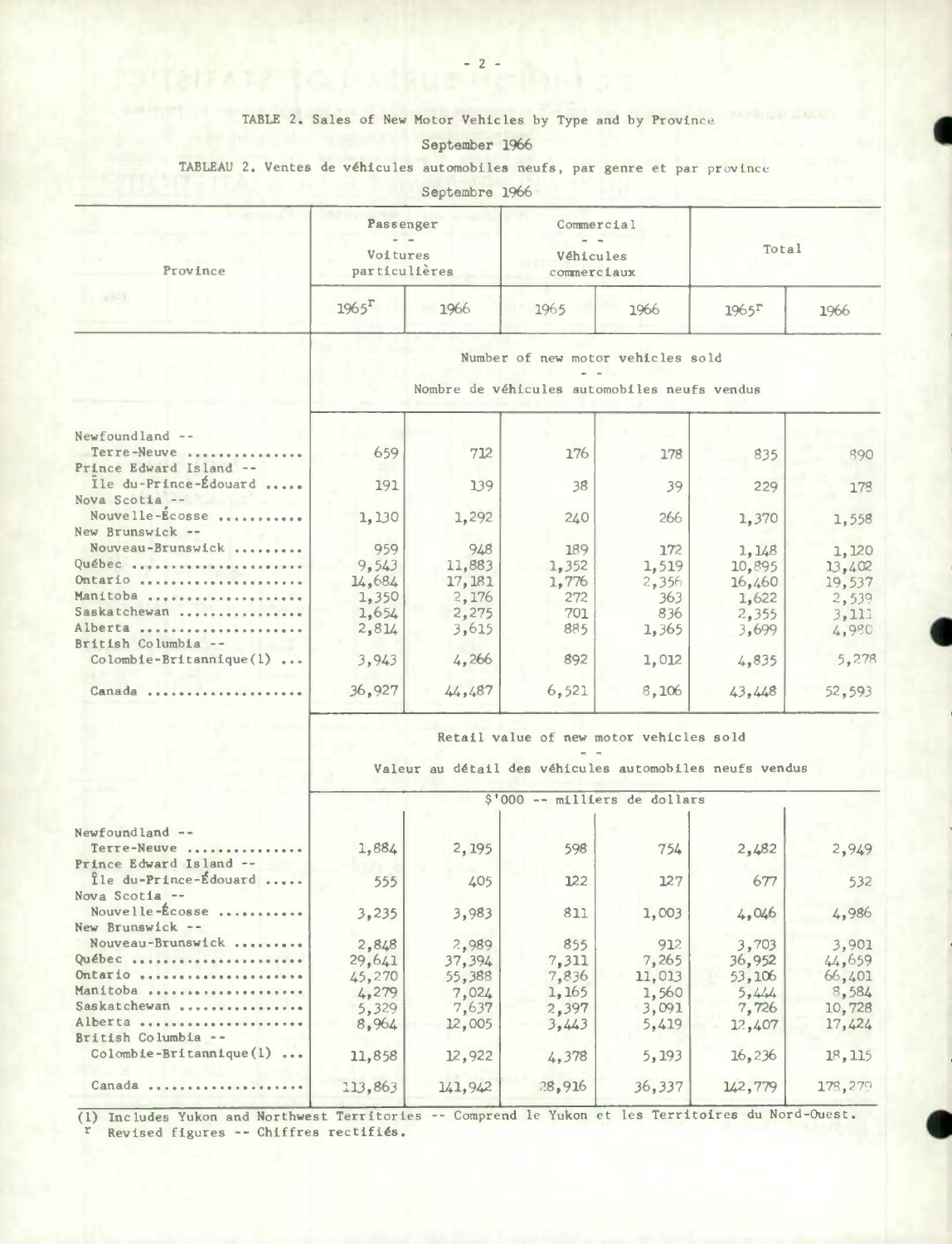TABLE 3. Sales of Canadian and United States Manufactured Vehicles by Type and by Province September 1966

|  |  |  |                |  | TABLEAU 3. Ventes de véhicules fabriqués au Canada et aux États-Unis, par genre et par province |  |  |  |
|--|--|--|----------------|--|-------------------------------------------------------------------------------------------------|--|--|--|
|  |  |  | Septembre 1966 |  |                                                                                                 |  |  |  |

| Province                                                  | Passenger<br>Voitures<br>particulières                                            |                           | Commercial<br>Véhicules<br>commerciaux |                | Total  |        |  |  |  |  |  |
|-----------------------------------------------------------|-----------------------------------------------------------------------------------|---------------------------|----------------------------------------|----------------|--------|--------|--|--|--|--|--|
|                                                           | 1965                                                                              | 1966                      | 1965                                   | 1966           | 1965   | 1966   |  |  |  |  |  |
|                                                           | Number of new motor vehicles sold<br>Nombre de véhicules automobiles neufs vendus |                           |                                        |                |        |        |  |  |  |  |  |
| Newfoundland --<br>Terre-Neuve<br>Prince Edward Island -- | 485                                                                               | 554                       |                                        |                |        |        |  |  |  |  |  |
| Ile du-Prince-Édouard<br>Nova Scotia --                   | 145                                                                               | 115                       | 621                                    | 638            | 2,835  | 3, 155 |  |  |  |  |  |
| Nouvelle-Écosse<br>New Brunswick --                       | 824                                                                               | 1,040                     |                                        |                |        |        |  |  |  |  |  |
| Nouveau-Brunswick                                         | 760<br>7,889                                                                      | 808                       | 1,325                                  |                | 9,214  | 11,828 |  |  |  |  |  |
| Québec<br>Ontario<br>Manitoba                             | 12, 119<br>1,204                                                                  | 10,340<br>14,962<br>2,029 | 1,715                                  | 1,488<br>2,304 | 13,834 | 17,266 |  |  |  |  |  |
| Saskatchewan<br>Alberta                                   | 1,549<br>2,470                                                                    | 2,152<br>3,329            | 1,844                                  | 2,551          | 7.067  | 10,061 |  |  |  |  |  |
| British Columbia --<br>Colombie-Britannique(1)            | 3,054                                                                             | 3,102                     | 842                                    | 950            | 3,896  | 4,052  |  |  |  |  |  |
| Canada                                                    | 30,499                                                                            | 38.431                    | 6,347                                  | 7,931          | 36,846 | 46,362 |  |  |  |  |  |

Retail value of new motor vehicles sold

 $\frac{1}{2}$ Valeur au détail des véhicules automobiles neufs vendus

| 11,189  |
|---------|
|         |
|         |
|         |
|         |
| 41,227  |
| 61,406  |
|         |
| 35,514  |
|         |
|         |
| 15,366  |
| 164,702 |
|         |

(1) Includes Yukon and Northwest Territories -- Comprend le Yukon et les Territoires du Nord-Ouest. Revised figures -- Chiffres rectifiés.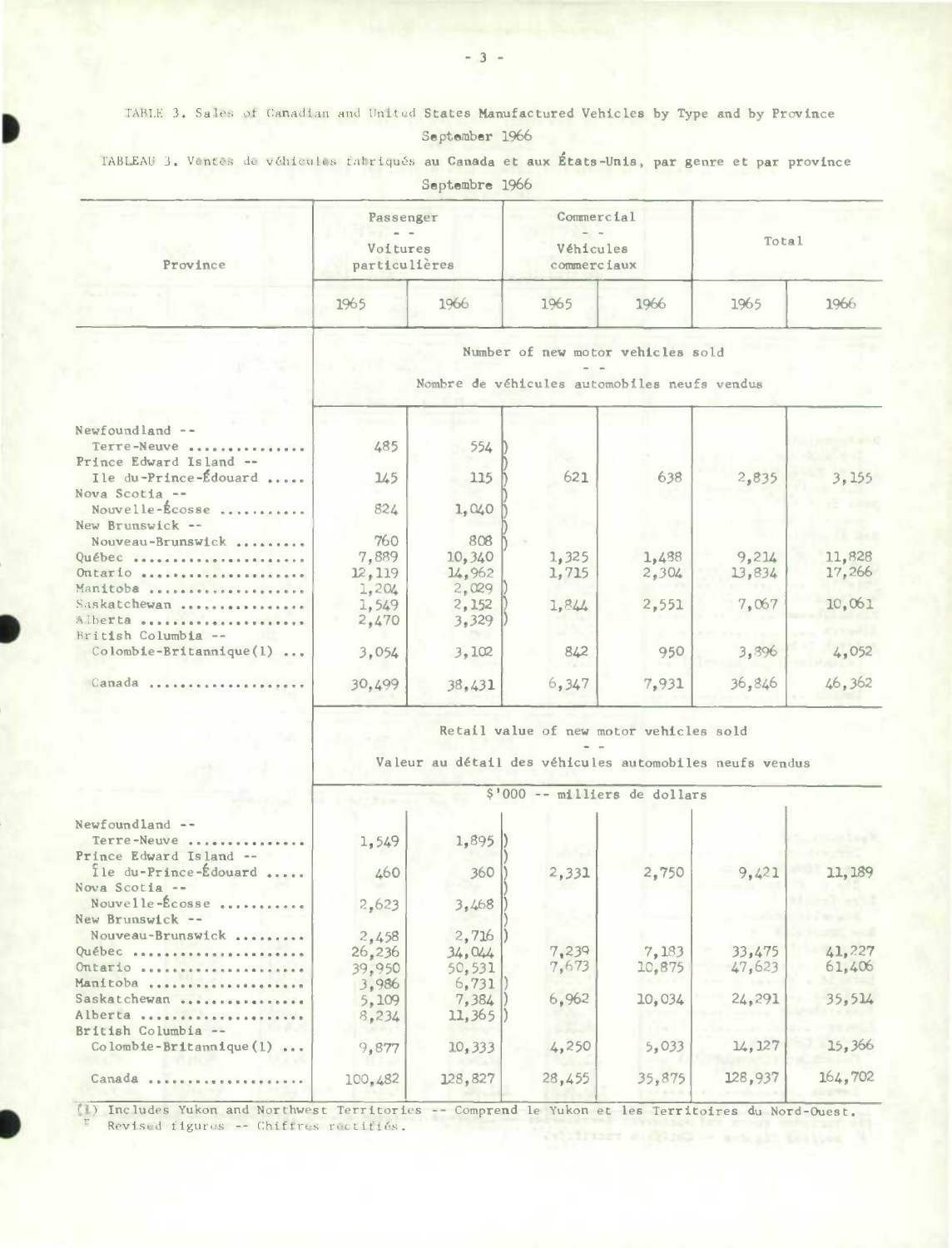# TABLE 4. Sales of Overseas Manufactured Vehicles by Type and by Province September 1966

TABLEAU 4. **Ventes de véhicules fabriquéa** outre-mer, par genre et par province Septembre 1966

| Province                                         | Passenger<br>Voitures<br>particulières                  |       | Commercial<br>Véhicules<br>commerciaux |                                              | Total    |        |  |  |  |  |
|--------------------------------------------------|---------------------------------------------------------|-------|----------------------------------------|----------------------------------------------|----------|--------|--|--|--|--|
|                                                  | $1965$ <sup>r</sup>                                     | 1966  | 1965                                   | 1966                                         | $1965^T$ | 1966   |  |  |  |  |
|                                                  |                                                         |       |                                        | Number of new motor vehicles sold            |          |        |  |  |  |  |
|                                                  |                                                         |       |                                        | Nombre de véhicules automobiles neufs vendus |          |        |  |  |  |  |
| Newfoundland --                                  |                                                         |       |                                        |                                              |          |        |  |  |  |  |
| Terre-Neuve<br>Prince Edward Island --           | 174                                                     | 158   |                                        |                                              |          |        |  |  |  |  |
| Ile du-Prince-Édouard<br>Nova Scotia --          | 46                                                      | 24    | 22                                     | 17                                           | 747      | 591    |  |  |  |  |
| Nouvelle-Écosse<br>New Brunswick --              | 306                                                     | 252   |                                        |                                              |          |        |  |  |  |  |
| Nouveau-Brunswick                                | 199                                                     | 140   |                                        |                                              |          |        |  |  |  |  |
| Québec                                           | 1,654                                                   | 1,543 | 27                                     | 31                                           | 1,681    | 1,574  |  |  |  |  |
| Ontario                                          | 2,565                                                   | 2,219 | 61                                     | 52                                           | 2,626    | 2,271  |  |  |  |  |
| Manitoba                                         | 146                                                     | 147   |                                        |                                              |          |        |  |  |  |  |
| Saskatchewan                                     | 105                                                     | 123   | $\frac{1}{4}$                          | 13                                           | 609      | -569   |  |  |  |  |
| Alberta                                          | 344                                                     | 286   |                                        |                                              |          |        |  |  |  |  |
| British Columbia --                              |                                                         |       |                                        |                                              |          |        |  |  |  |  |
| $Colombie-Britannique(1) $                       | 889                                                     | 1,164 | 50                                     | 62                                           | 939      | 1,226  |  |  |  |  |
| Canada                                           | 6,428                                                   | 6,056 | 174                                    | 175                                          | 6,602    | 6, 231 |  |  |  |  |
|                                                  |                                                         |       |                                        | Retail value of new motor vehicles sold      |          |        |  |  |  |  |
|                                                  | Valeur au détail des véhicules automobiles neufs vendus |       |                                        |                                              |          |        |  |  |  |  |
|                                                  |                                                         |       |                                        | \$'000 -- milliers de dollars                |          |        |  |  |  |  |
| Newfoundland --                                  |                                                         |       |                                        |                                              |          |        |  |  |  |  |
| Terre-Neuve                                      | 335                                                     | 300   |                                        |                                              |          |        |  |  |  |  |
| Prince Edward Island --<br>Île du-Prince-Édouard |                                                         |       |                                        |                                              |          |        |  |  |  |  |
| Nova Scotia --                                   | 95                                                      | 45    | 55                                     | 46                                           | 1,487    | 1,179  |  |  |  |  |
| Nouvelle-Écosse<br>New Brunswick --              | 612                                                     | 515   |                                        |                                              |          |        |  |  |  |  |
| Nouveau-Brunswick                                | 390                                                     | 273   |                                        |                                              |          |        |  |  |  |  |
| Québec                                           | 3,405                                                   | 3,350 | 72                                     | 82                                           | 3,477    | 3,432  |  |  |  |  |
| Ontario                                          | 5,320                                                   | 4,857 | 163                                    | 138                                          | 5,483    | 4,995  |  |  |  |  |
| Manitoba                                         | 293                                                     | 293   |                                        |                                              |          |        |  |  |  |  |
| Saskatchewan                                     | 220                                                     | 253   | 43                                     | 36                                           | 1,286    | 1,222  |  |  |  |  |
| Alberta                                          | 730                                                     | 640   |                                        |                                              |          |        |  |  |  |  |
| British Columbia --                              |                                                         |       | 128                                    | 160                                          | 2,109    | 2,749  |  |  |  |  |
| $Colomble-Britanrique(1) $                       | 1,981                                                   | 2,589 |                                        |                                              |          |        |  |  |  |  |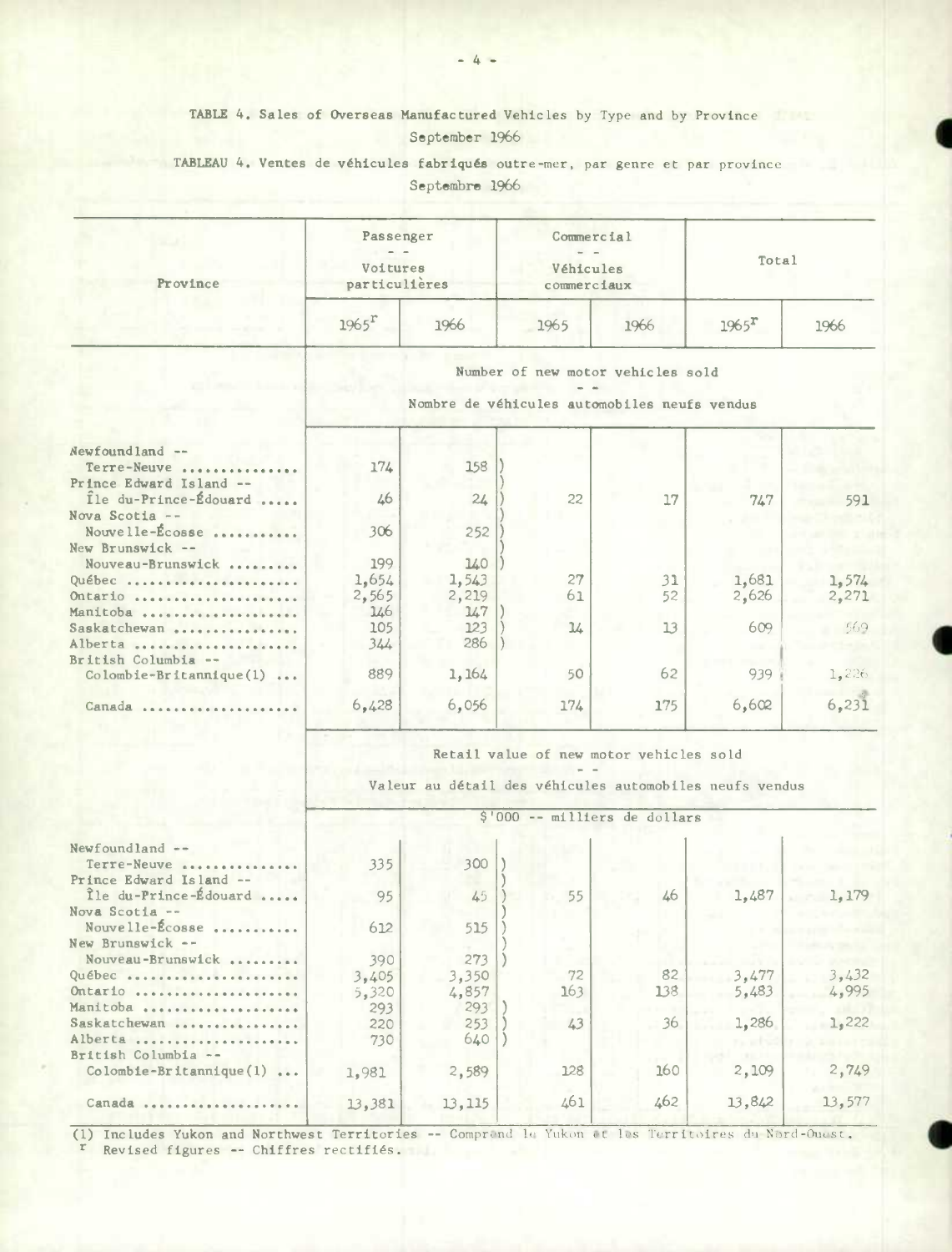TABLE 5. Percentage Change in Sales of New Motor Vehicles by Origin and by Type

September 1966

TABLEAU 5. Variation procentuelle des ventes de véhicules automobiles neufs par origine et par province

|                                          |                |                                                                | nohaamna Ting |                                     |              |                                              |               |                   |         |  |
|------------------------------------------|----------------|----------------------------------------------------------------|---------------|-------------------------------------|--------------|----------------------------------------------|---------------|-------------------|---------|--|
| Province                                 |                | Canada and<br>United States<br>$ -$<br>Canada et<br>Etats-Unis |               | Overseas<br>$\sim$ $-$<br>Outre-mer |              |                                              | Total         |                   |         |  |
|                                          |                |                                                                |               |                                     |              |                                              |               |                   |         |  |
|                                          | P <sub>1</sub> | $C -$                                                          |               | $P -$                               | $C_{\alpha}$ |                                              | $P_{\bullet}$ | $C_{+}$           |         |  |
|                                          | $ -$           | $\omega = \omega$                                              | Total         | $=$ $-$                             | $=$ $-$      | Total                                        | $\omega = -$  | $\omega = \omega$ | Total   |  |
|                                          | $V$ . $P$ .    | $\mathbf{V}$ , $\mathbf{C}$ ,                                  |               | $V$ . $P$ .                         | V.C.         |                                              | V.P.          | V.C.              |         |  |
|                                          |                |                                                                |               |                                     |              | per cent -- pourcentage                      |               |                   |         |  |
|                                          |                |                                                                |               |                                     |              | Percentage change in number of vehicles      |               |                   |         |  |
|                                          |                |                                                                |               |                                     |              |                                              |               |                   |         |  |
|                                          |                |                                                                |               |                                     |              | Variation procentuelle - Nombre de véhicules |               |                   |         |  |
|                                          |                |                                                                |               |                                     |              |                                              |               |                   |         |  |
|                                          |                |                                                                |               |                                     |              |                                              |               |                   |         |  |
| Newfoundland --                          |                |                                                                |               |                                     |              |                                              |               |                   |         |  |
| Terre-Neuve                              | $+14.2$        |                                                                |               | $-9.2$                              |              |                                              | $+8.0$        | $+ 1.1$           | $+6.6$  |  |
| Prince Edward Island --                  |                |                                                                |               |                                     |              |                                              |               |                   |         |  |
| Île du-Prince-Édouard                    | $-20.7$        | $]+ 2.7$                                                       | $+11.3$       | $-47.8$                             | $-22.7$      | $-20.9$                                      | $-27.2$       | $+2.6$            | $-22.3$ |  |
| Nova Scotia --                           |                |                                                                |               |                                     |              |                                              |               |                   |         |  |
| Nouvelle-Écosse                          | $+26.2$        |                                                                |               | $-17.6$                             |              |                                              | $+14.3$       | $+10.8$           | $+13.7$ |  |
| New Brunswick --                         |                |                                                                |               |                                     |              |                                              |               |                   |         |  |
| Nouveau-Brunswick                        | $+6.3$         |                                                                |               | $-29.6$                             |              |                                              | $-1.1$        | $-9.0$            | $-2.4$  |  |
| Québec                                   | $+31.1$        | $+12.3$                                                        | $+28.4$       | $-6.7$                              | $+14.5$      | $-6.4$                                       | $+24.5$       | $+12.4$           | $+23.0$ |  |
|                                          |                |                                                                | $+24.8$       | $-13.5$                             | $-14.3$      | $-13.5$                                      | $+17.0$       | $+32.7$           |         |  |
| Ontario                                  | $+23.5$        | $+34.3$                                                        |               |                                     |              |                                              |               |                   | $+18.7$ |  |
| Manitoba                                 | $+63.5$        |                                                                |               | $+0.7$                              |              |                                              | $+61.2$       | $+33.5$           | $+56.5$ |  |
| Saskatchewan                             |                | $+38.9$ $)+35.3$                                               | $+42.4$       | $+17.1$                             | $-7.1$       | $-6.6$                                       | $+37.5$       | $+19.3$           | $+32.1$ |  |
| Alberta                                  | $+34.8$        |                                                                |               | $-16.9$                             |              |                                              | $+28.5$       | $+54.2$           | $+34.6$ |  |
| British Columbia --                      |                |                                                                |               |                                     |              |                                              |               |                   |         |  |
| $\text{Colombie-Brittannique}(1) \ldots$ | $+1.6$         | $+12.3$                                                        | $+ 4.0$       | $+30.9$                             | $+24.0$      | $+30.6$                                      | $+ 8.2$       | $+13.5$           | $+9.2$  |  |
|                                          |                |                                                                |               |                                     |              |                                              |               |                   |         |  |
| Canada                                   |                | $+26.0$ +25.0                                                  | $+25.8$       | $= 5.8$                             | $+0.6$       | $-5.6$                                       | $+20.5$       | $+24.3$           | $+21.0$ |  |
|                                          |                |                                                                |               |                                     |              |                                              |               |                   |         |  |
|                                          |                |                                                                |               |                                     |              |                                              |               |                   |         |  |
|                                          |                |                                                                |               |                                     |              | Percentage change in retail value            |               |                   |         |  |
|                                          |                |                                                                |               |                                     |              |                                              |               |                   |         |  |
|                                          |                |                                                                |               |                                     |              | Variation procentuelle - Valeur au détail    |               |                   |         |  |
|                                          |                |                                                                |               |                                     |              |                                              |               |                   |         |  |
|                                          |                |                                                                |               |                                     |              |                                              |               |                   |         |  |
| Newfoundland --                          |                |                                                                |               |                                     |              |                                              |               |                   |         |  |
| Terre-Neuve                              | $+22.3$        |                                                                |               | $-10.4$                             |              |                                              | $+16.5$       | $+26.1$           | $+18.8$ |  |
| Prince Edward Island --                  |                |                                                                |               |                                     |              |                                              |               |                   |         |  |
| Île du-Prince-Édouard                    |                | $-21.7$ $+18.0$                                                | $+18.8$       | $-52.6$                             | $1 - 16.4$   | $-20.7$                                      | $-27.0$       | $+4.1$            | $-21.4$ |  |
| Nova Scotia --                           |                |                                                                |               |                                     |              |                                              |               |                   |         |  |
| Nouvelle-Ecosse                          | $+32,2$        |                                                                |               | $-15.8$                             |              |                                              | $+23.1$       | $+23.7$           | $+23.2$ |  |
| New Brunswick --                         |                |                                                                |               |                                     |              |                                              |               |                   |         |  |
| Nouveau-Brunswick                        | $+10.5$        |                                                                |               | $-30.0$                             |              | ٠                                            | $+5.0$        | $+6.7$            | $+5.3$  |  |
| Québec                                   | $+29.8$        | $-0.8$                                                         | $+23.2$       | $-1.6$                              | $+13.9$      | $-1.3$                                       | $+26.2$       | $-0.6$            | $+20.9$ |  |
| $Ontar10$ ,                              | $+26.5$        | $+41.7$                                                        | $+28.9$       | $-3.7$                              | $-15.3$      | $-5.9$                                       | $+22.44$      | $+40.5$           | $+25.0$ |  |
| Manitoba                                 | $+68.9$        |                                                                |               | (2)                                 |              |                                              | $+64.2$       | $+33.9$           | $+57.7$ |  |
| Saskatchewan                             | $+44.5$        | $)+44.1$                                                       | $+46.2$       | $+15.0$                             | $]-16.3$     | $-5.0$                                       | $+43.3$       | $+29.0$           | $+38.9$ |  |
| Alberta                                  | $+38.0$        |                                                                |               | $-12.3$                             |              |                                              | $+33.9$       | $+57.4$           | $+40.4$ |  |
| British Columbia --                      |                |                                                                |               |                                     |              |                                              |               |                   |         |  |
| $Colombie-Britannique(1) $               | $+ 4.6$        | $+18.4$                                                        | $+ 8.9$       | $+30.7$                             | $+25.0$      | $+30.3$                                      | $+9.0$        | $+18.6$           | $+11.6$ |  |
|                                          |                |                                                                |               |                                     |              |                                              |               |                   |         |  |
| Canada                                   | $+28.2$        | $+26.1$                                                        | $+27.7$       | $-2.0$                              | $+ 0.2$      | $-1.9$                                       | $+74.7$       | $+25.7$           | $+24.9$ |  |
|                                          |                |                                                                |               |                                     |              |                                              |               |                   |         |  |

(1) Includes Yukon and Northwest Territories -- Comprend le Yukon et les Territoires du Nord-Ouest, P. - Passenger, C. - Commercial -- V.P. - Voitures particulières, V.C. - Véhicules commerciaux.

(2) Unchanged - aucun changement

Septembre 1966